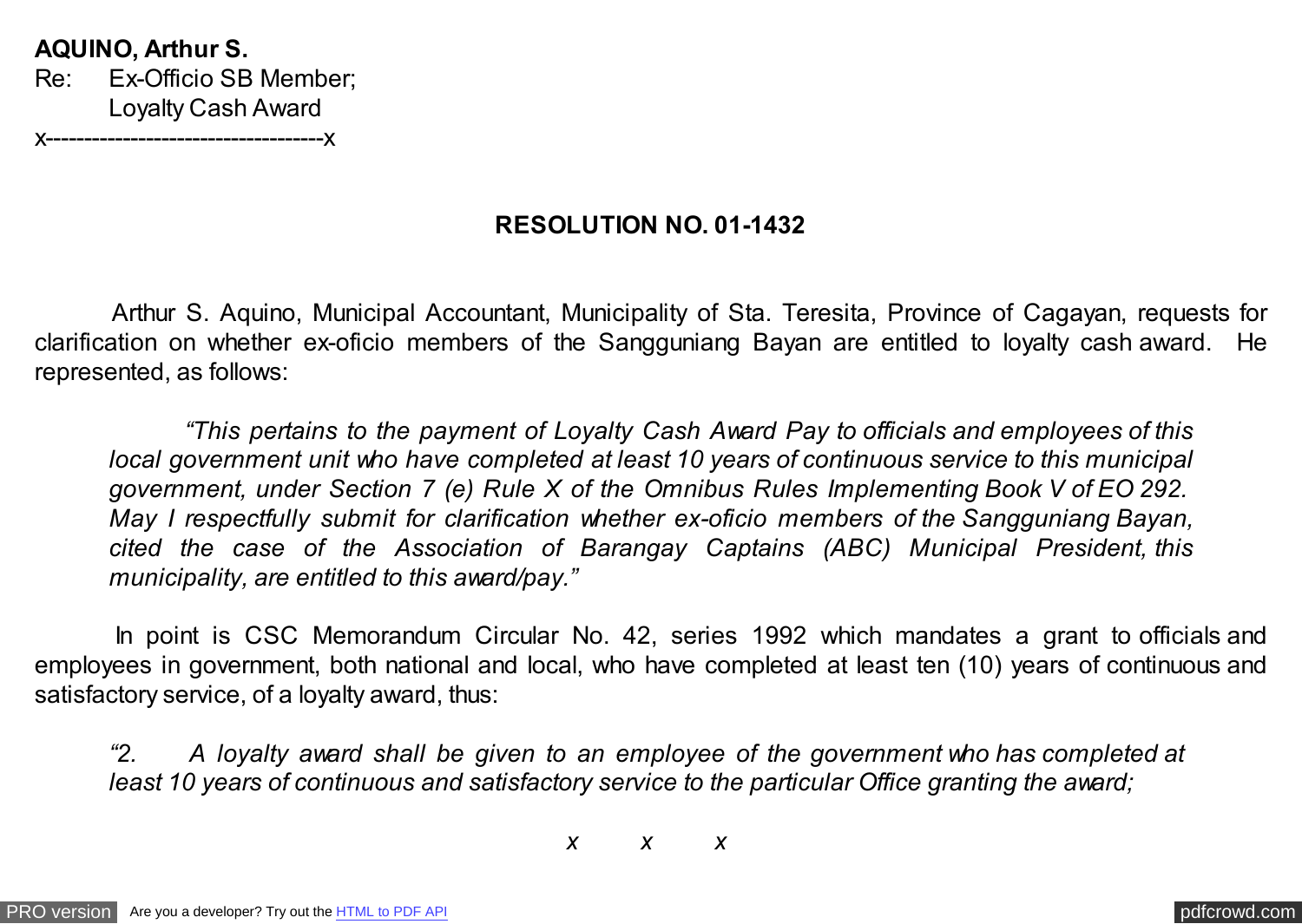*"4. A loyalty award is premised on a continuous and satisfactory service. An unsatisfactory rating or finding of guilt in any administrative case is sufficient ground for not granting the loyalty award;*

*"5. The grant of loyalty award shall apply to all officials and employees in the national and local governments, including those in government-owned and controlled corporations with original charters, state colleges and universities, judiciary and legislature."*

 It is explicit that such a grant which applies to both career and non-career officials and employees in government **(Section 3, Rule X, Omnibus Rules Implementing Book V of Administrative Code of 1987),** is a gesture of rewarding them for their loyalty to the agency (CSC Resolution No. 00-0158 dated January 19, 2000, TORRES, Trinidad), not to mention for contributing their creativity, innovativeness, efficiency, integrity and productivity in the public service.

 Under **Paragraph (2) No. (1), Section 9, Chapter II, Subtitle A, Title I, Book V of The Administrative Code of 1987**, it expressly provides that elective officials belong to non-career service. Non-career service is characterized by (1) entrance on bases other than those of the usual tests of merit and fitness utilized for the career service; and (2) tenure is limited to a period specified by law. **(Paragraph (1), Section 9, supra.)**. Among others, the elective local officials include municipal officials who are composed of the mayor, vice-mayor, and members of the sangguniang bayan**.(Article 71, Rule XIV, Rules and Regulations Implementing the Local Government Code of 1991).**

[PRO version](http://pdfcrowd.com/customize/) Are you a developer? Try out th[e HTML to PDF API](http://pdfcrowd.com/html-to-pdf-api/?ref=pdf) pdf crowd.com Particularly, the sangguniang bayan shall be composed of the municipal vice mayor as presiding officer, the regular sanggunian members, the president of the municipal chapter of the liga ng mga barangay, the president of the pambayang pederasyon ng mga sangguniang kabataan, and the sectoral representatives, as members. **(Paragraph (c) (1), Article 93, Rule XVII, Rules and Regulations Implementing the Local Government Code of 1991; Emphasis supplied)**. It should be noted that the duly elected president of the liga ng mga barangay at the municipality, among others, serves as ex officio member of the sanggunian, who shall serve as such only during his term as president of the liga, and which in no case shall go beyond the term of office of the sanggunian concerned, conformably to **Paragraph (d), Article 211, Rule XXIX, Rules and Regulations Implementing the**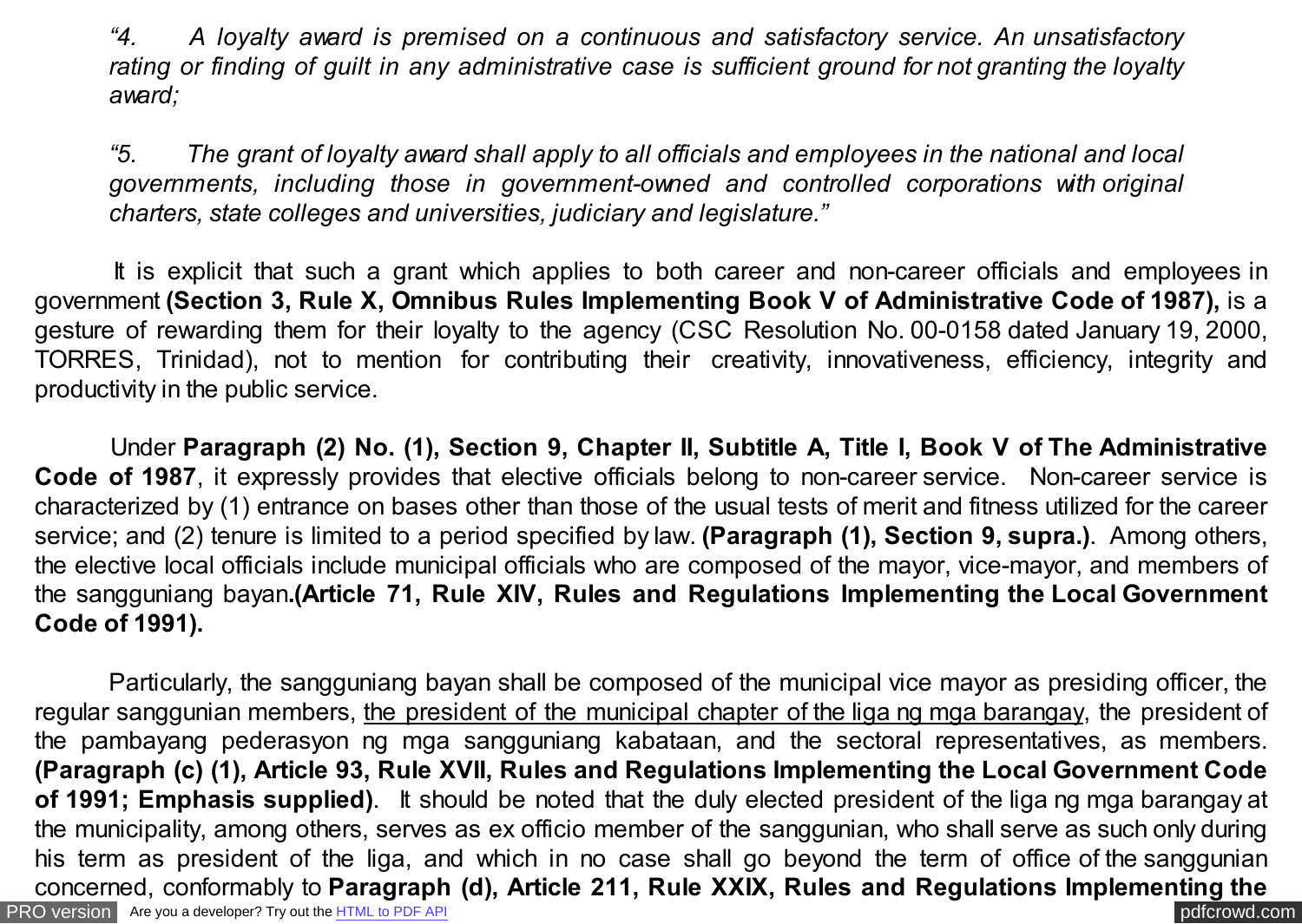**Local Government Code of 1991,** thus:

*"(d) Ex Officio Membership in the Sanggunian. –*

 *`(1) The duly elected presidents of the liga at the municipality, city, and province, including component cities and municipalities within MMA, or any metropolitan political subdivision as may be created by law, shall serve as ex officio members of the sangguniang bayan, sangguniang panglungsod, and sangguniang panlalawigan, as the case may be.*

concerned, conformably to **Paragraph (d), Article 211, Rule XXIX, Rules and Regulations Implementing the**

 *`(2) They shall serve as ex officio members of the sanggunian concerned only during their term of office as presidents of the liga chapters, which in no case shall go beyond the term of office of the sanggunian concerned.*

 *`(3) The incumbent presidents of the municipal, city, and provincial chapters of the liga shall continue to serve as ex officio members of the sanggunian concerned until the expiration of their term of office, unless sonner removed for cause."* [Emphasis supplied]

 Thus, it should be emphasized that the grant of loyalty award not only extends to officials or employees in the career service in government, but even to those in the non-career service which, among others, include municipal elective officials. For this matter, what is significant to consider is that their right to such a grant shall accrue only where they have shown to have continuously and satisfactorily rendered service for ten (10) years in a particular government office.

 **WHEREFORE**, the Commission holds that ex-officio members of the sanggunian bayan may be deemed included among those who may be granted the loyalty award under CSC Memorandum Circular No. 42, series 1992, provided that they have satisfied the criteria and/or conditions as prescribed thereunder.

Quezon City, August 22, 2001

(Signed) **KARINA CONSTANTINO-DAVID** Chairman